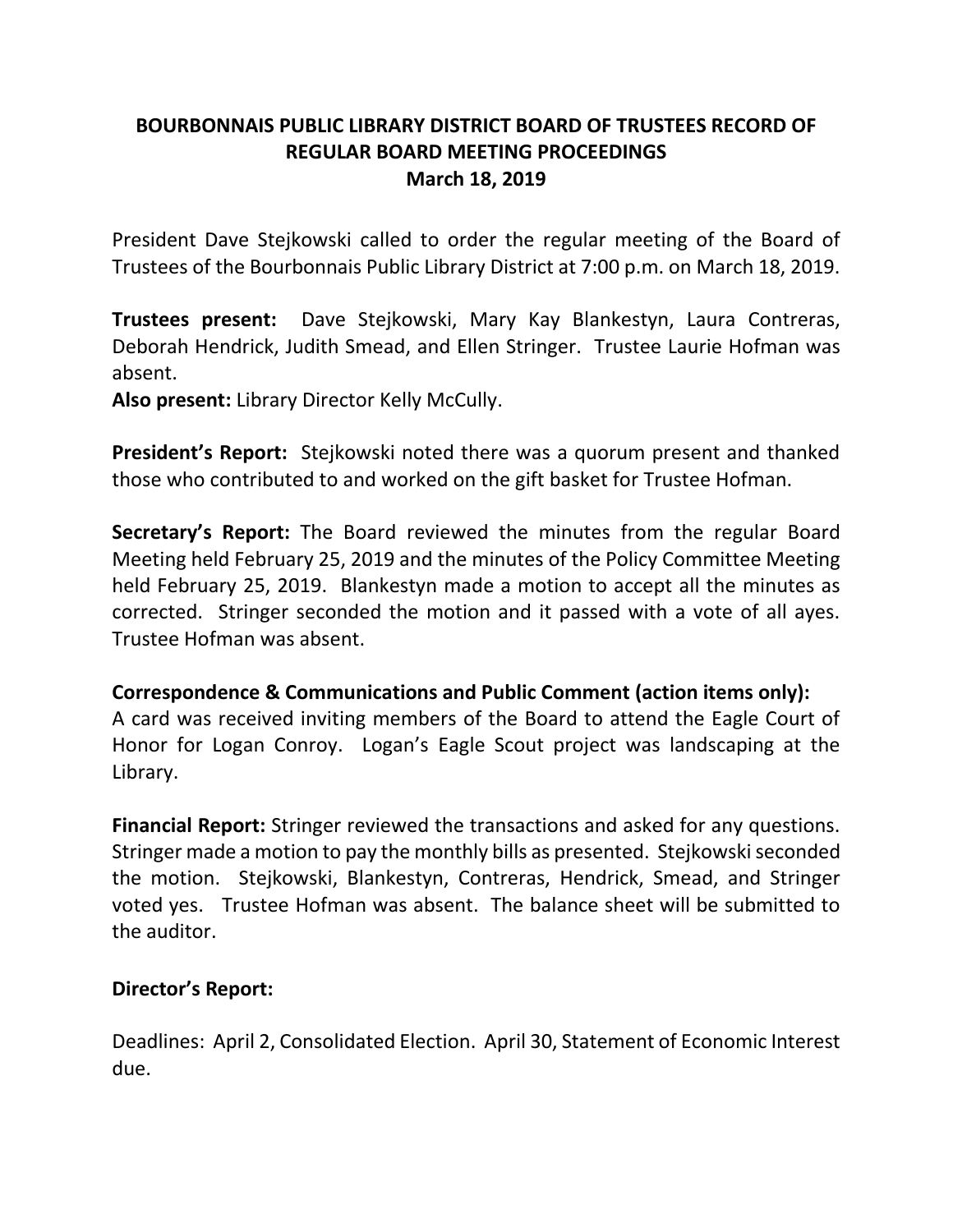Marketing: There are currently 914 people on the library email list. The Library has 1,404 likes on Facebook, and 309 followers on Instagram.

The Library is featuring a social media campaign for Women's History Month throughout March.

Hotspots: The Mobile Hotspots Program was launched on March 11, 2019. Hotspots are available for Bourbonnais Public Library patrons to check out for one week and local holds are allowed. These devices are already very popular with library patrons.

Technology: Three card catalog computers and six laptops for computer instruction and staff training have been replaced. A new computer for marketing has been added.

Website: The staff Website Committee held a meeting with LinkPoint Media staff. The Committee communicated the library's goals for the site, shared other library sites for inspiration, and received a general timeline for the project. At the end of March, LinkPoint will begin transferring over content from our current website.

RAILS Membership Standards: Reaching Across Illinois Libraries(RAILS) has drafted membership standards for their member libraries. During this fiscal year they are collecting data from libraries regarding these standards. The requested information for BPL was submitted on March 5. Director McCully provided a link for Board members to access a digital copy of the RAILS Membership Standards.

Vacation: Director McCully will be on vacation April 8-14.

## **Committee Reports:**

**Personnel:** None. **Finance:** None **Policy Committee:** None. **Building and Grounds:** None. **Long Range Planning:** None.